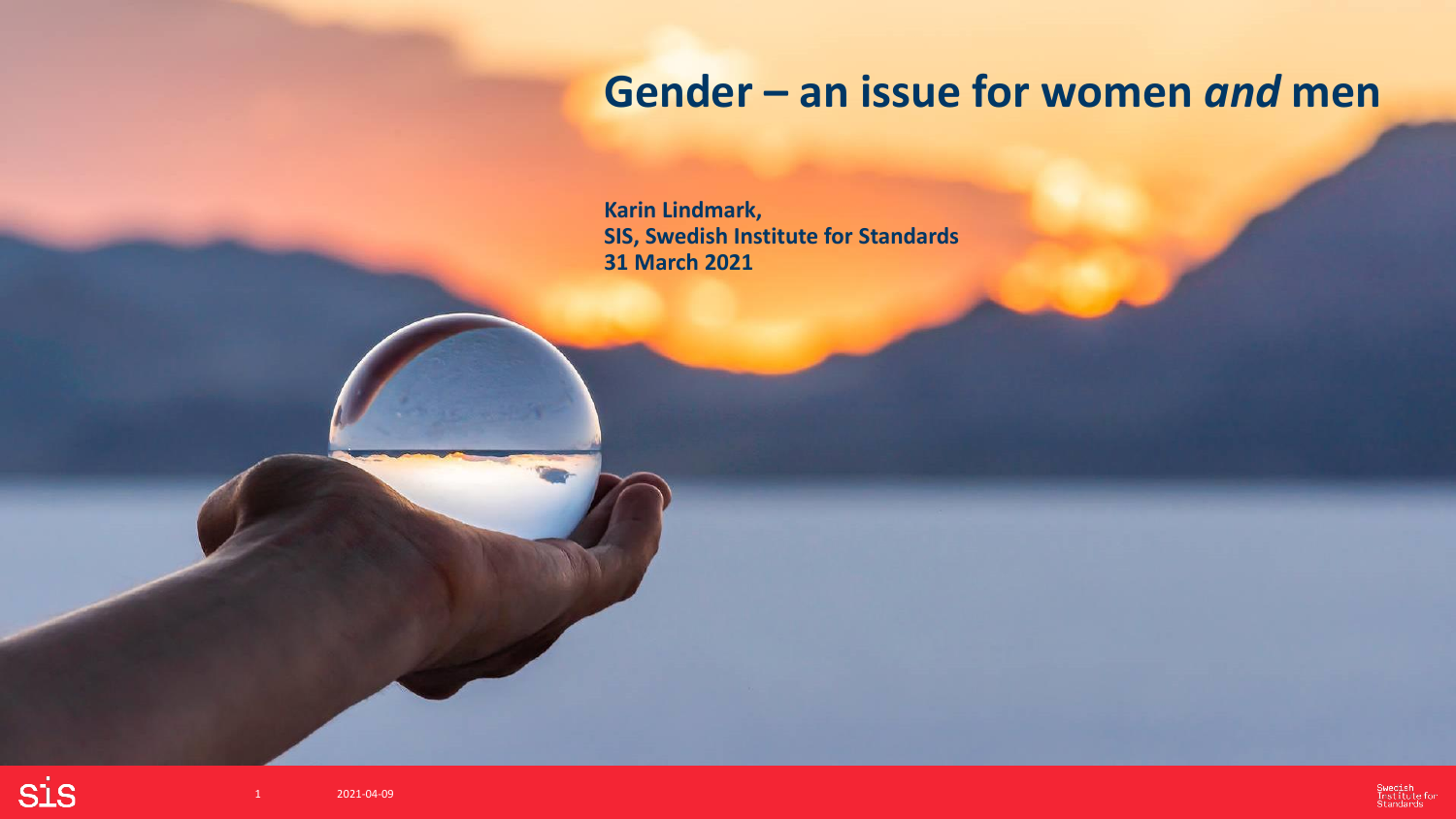### **Why do we need gender responsive standards?**

"Most tech-products are created by male engineers and developers – and quite a few of these products do not match female values, needs and preferences perfectly"

"While medications and medical devices can improve health, they also hold potential risks for men and women, and the risks may differ."

"Men and women (we) are different in size, does a product take this into consideration?"

→We need to understand the **impact of these differences, and the implications**.

→With a **gender lens** when gathering data and writing standards, we can meet new, more and other needs.

 $\rightarrow$ This is important to manufacturers, salespeople, governments, healthcare etc. The list is endless.

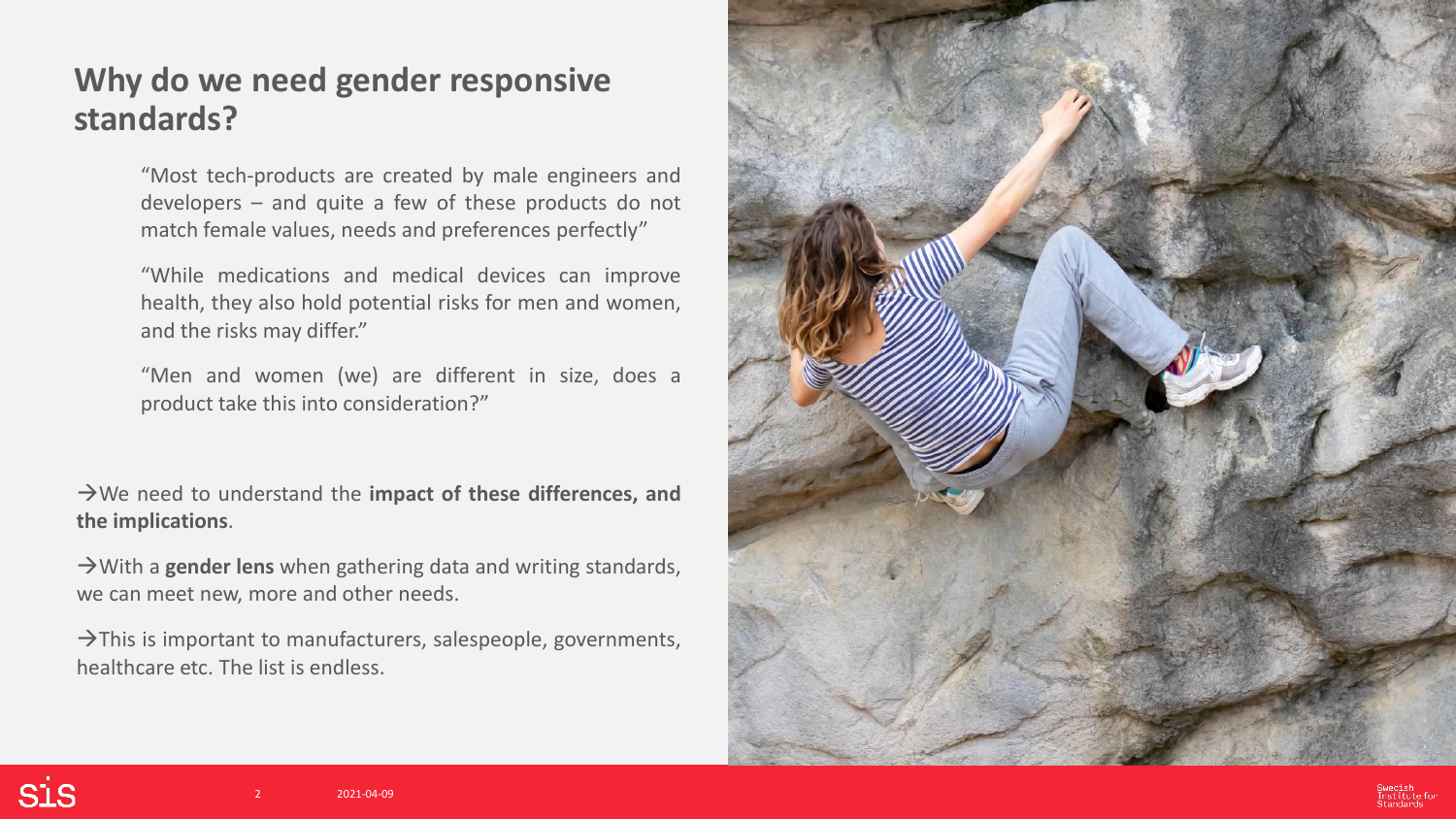## **What can we do about it? ISO & IEC Joint Advisory Group**

Part of ISOs Gender action Plan and IECs diversity project

Our mandate; Create tools to ensure standards are gender responsive

#### **Our ideas & challenges:**

Making the technical community understand why this is important to **all**

Taking small steps and keeping it simple

Sticking to the male/female definition (considering our worldwide community)

Provide support, tools and to foster understanding of why gender matters – to women **and** men!

#### **Our deliverables;**

Checklists, communication to the technical community, recommendations to our governing boards on processes and tools needed, guidance on how to use gender responsive data and trying to identify measurements of success

### An initiative under the ISO Gender Action Plan